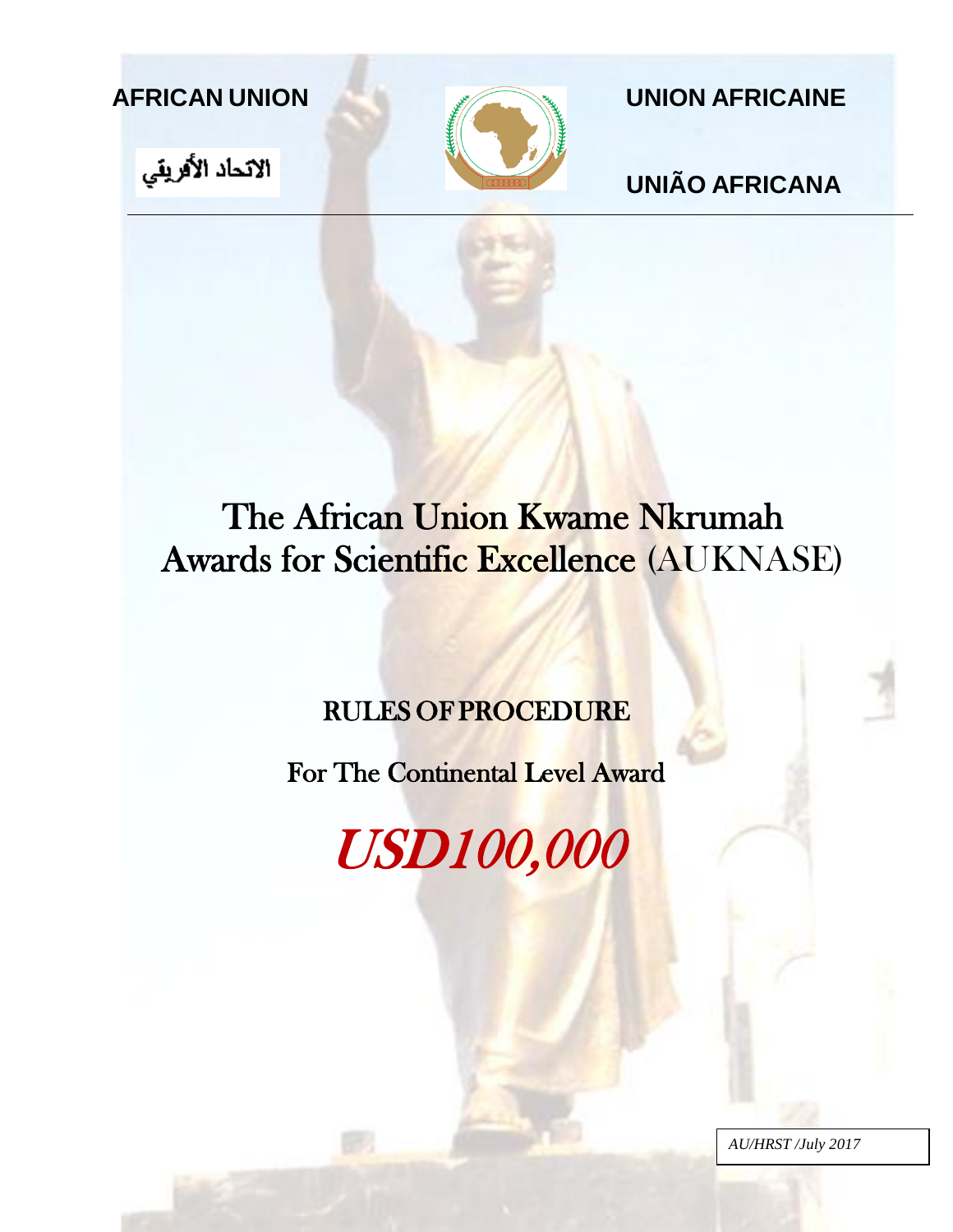#### **BACKGROUND**

The African Union Commission is committed to ensure that science and technology contributes to our sustainable development efforts. The Constitutive Act, establishing the African Union, recognizes the need to advance the development of Africa by promoting research in all fields, and in science and technology in particular. The Commission, through its Department of Human Resources, Science and Technology implements a strategic science and technology development programme, aimed at contributing to the wellbeing and improved quality of life for the African citizens. In January 2007, the AU Heads of State and Government *"declared 2007 as the launching year for building constituencies and champions for science, technology and innovation in Africa"*.

As a holistic and deliberate measure to maintain science and technology on top of our development, cooperation and political agenda, the Commission urges the Member States and the Regional Economic Communities to popularize science among African citizens, empower researchers, celebrate their achievements and promote all efforts to use the results of scientific research for sustainable development. With the support of its Development Partners, particularly the European Commission, the African Union Commission, launched on 9 September 2008, the prestigious **African Union Science Award Programme**. The programme is implemented *at national level for young researchers<sup>1</sup>* , *regional level for women scientists<sup>2</sup>* and *continental level open to all scientists*. The Continental level is the highest level of the programme. The objective is to give out science awards to top African scientists for their achievements and valuable discoveries and findings in science, technology and innovation.

In July 2010, the African Union Heads of State and Government took a decision to rename this Programme in memory of the Great Pan-Africanist and First President of the Republic of Ghana, Dr. Kwame Nkrumah, a firm believer in African liberation and unity! A man who pursued a revolutionary pan-African policy, with a strong vision extending beyond national boundaries, for the creation of a new Africa, "a federal union of African states", to take charge of its own destiny. He is among the key founding fathers of the then Organization of African Unity in 1963, an important pan-Africanist organization, which later become the African Union in 2002. Today the "dream and determination" of Dr. Kwame Nkrumah inspires Africa in all facets of development and in science as summed up in his quote

*"We shall accumulate machinery and establish steel works, iron foundries and factories; we shall link the various States of our continent with communications; we shall astound the world with our hydroelectric power; we shall drain marshes and swamps, clear infested areas, feed the undernourished, and rid our people of parasites and disease. It is within the possibility of science and technology to make even the Sahara bloom into a vast field with verdant vegetation for agricultural and industrial developments".*

This decision to rename the programme "**African Union Kwame Nkrumah Awards for Scientific Excellence"** reflects and underscores a success story and the critical role of science and

 $\overline{a}$ 

<sup>&</sup>lt;sup>1</sup> Information regarding this programme can be obtained at national level, from the Ministries in charge of science and technology

<sup>&</sup>lt;sup>2</sup> Information can be obtained from the implementing Regional Economic Communities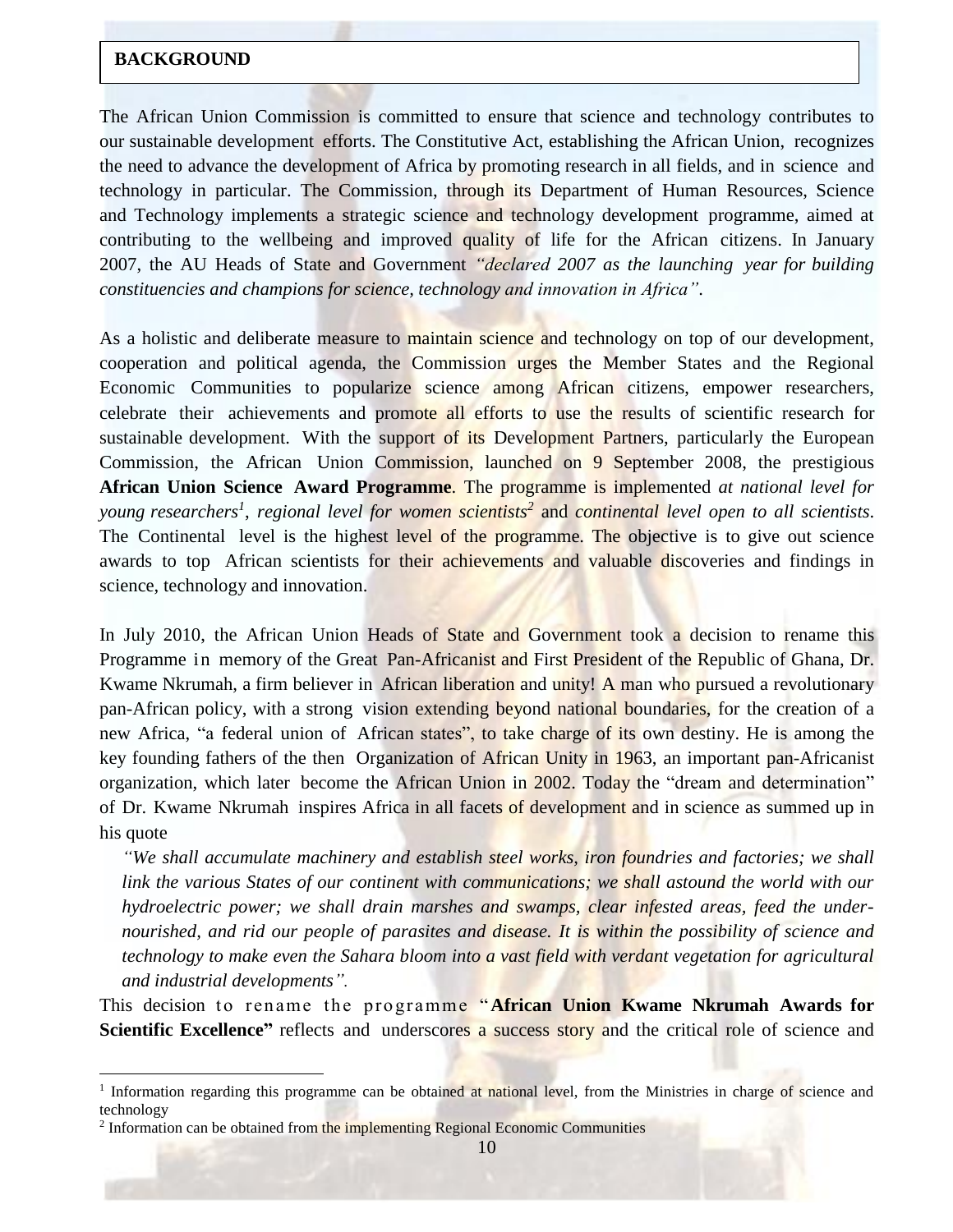technology in the development and integration of Africa.

Under this programme prizes are awarded to top African scientists in each of the following two sectors (a) **Life and Earth Science and innovation; and (b) Basic Science, Technology and Innovatio**n at the national, regional and continental levels. The **African Union Kwame Nkrumah Awards for Scientific Excellence** Programme is implemented using rules of procedure presented in this document.

The **African Union Kwame Nkrumah Awards for Scientific Excellence Programme (AUKNASE)** shall be organized at three levels:

- -Two Continental awards receiving each USD 100,000 of for pioneer scientists
- -Regional award for women scientists two per each of the five regions and each award amounting to USD 20,000 and
- National awards for *young researchers two per country* and each award amounting to USD 2,000

## **1. OBJECTIVES**

The **objectives** of **AUKNASE** are to:

- 1.1 To award and honour outstanding African scientists for their achievements and discoveries in science, technology and innovation;
- 1.2 Promote scientific development in Africa through recognition of excellence among African scientists, women, men alike and younger researchers and encourage them to persevere in their research or academic careers, and nurture their ambitions;
- 1.3 Popularize and promote public understanding and participation in the realization of the African Union Agenda 2063, through the implementation of *Science, Technology and Innovation Strategy<sup>3</sup> for Africa*, the Sustainable Development Goals and the AU Assembly decisions on science, technology and innovation;
- 1.4 Raise the profile of science and technology sector in African Union Member States and the Regional Economic Communities so that science, technology and innovation contribute to Africa's sustainable development, poverty alleviation and integration efforts.

#### **2. DEFINITIONS**

 $\overline{a}$ 

For the purpose of this award the following definitions shall apply:

2.1 **The AU awards** are one-time monetary prizes that are given to outstanding African scientists for their scientific achievements and valuable discoveries and findings. They are not lifetime

<sup>&</sup>lt;sup>3</sup> STISA-2024 is the first of the ten-year incremental phasing strategies for science, technology and innovation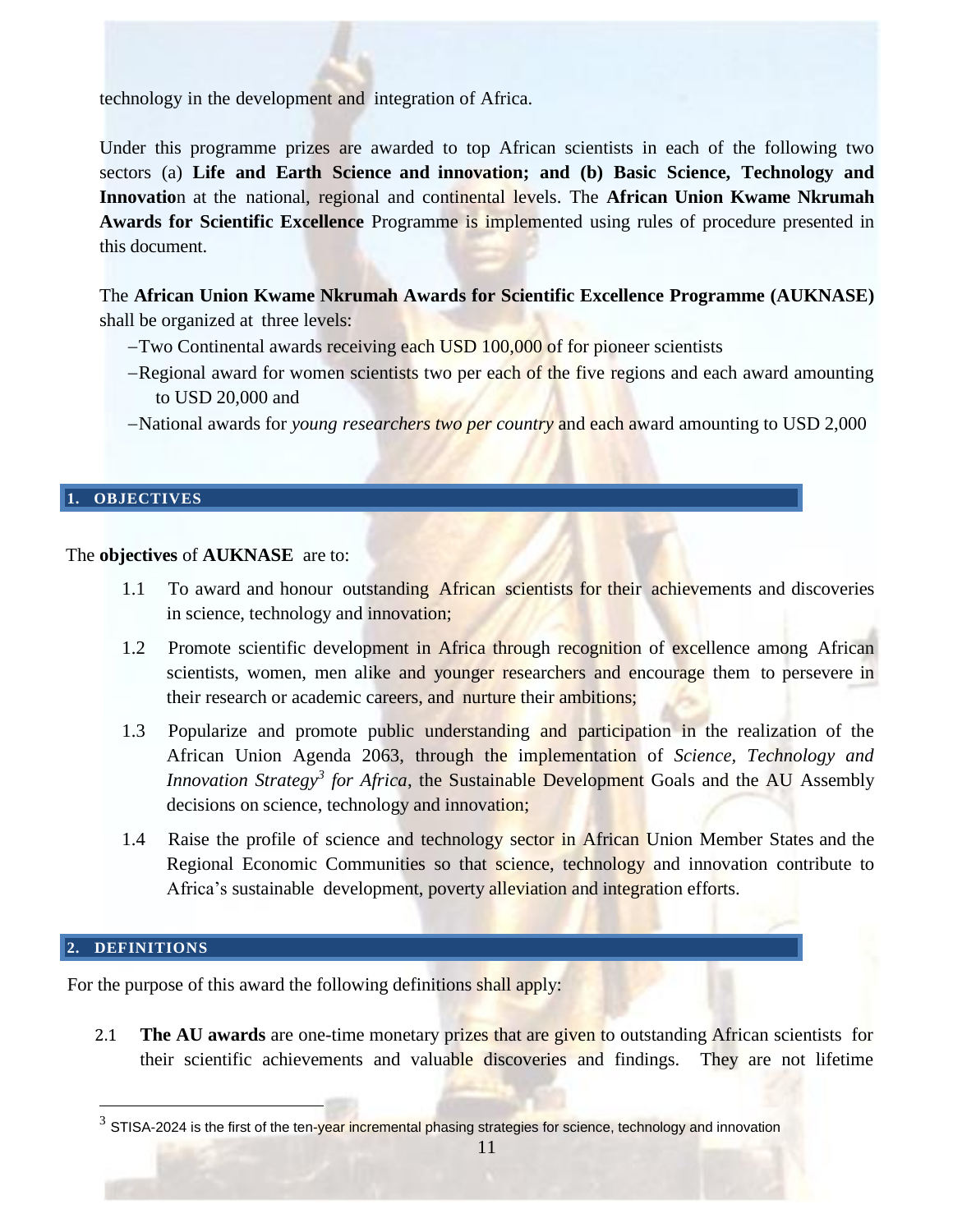achievement awards;

- 2.2 **Life and Earth Sciences and Innovation:** embraces all sciences related to the planet earth, covering and and innovations *(but not limited to)* the following disciplines, geology, geophysics and geodesy. On the other hand, we regard Life Sciences to encompass all sciences that have to do with 'organisms', like plants, animals and human .This may be Agro-technology, Animal Science, Plant Science, Biotechnology, Biology, Environmental Sciences, Food Sciences, Medicine, and Tissue Engineering to mention a few;
- 2.3 **Basic Sciences, and Technology and Innovation:** consists of all other sciences, technologies and innovations excluding those covered within Earth and life Sciences category. These may include, Physics, Chemistry, Mathematics, Engineering (Mechanical, Electrical, Electronics, civil etc), Artificial Intelligence, Material Sciences, Manufacturing and Production Technologies, Metallurgy, Textiles, Energy and Innovations, etc.

#### **3. IMPLEMENTATION OF THE AWARDS**

#### **3.1 Nominations:**

- 3.1.1 Online<sup>4</sup> Nominations will be invited from any institution in the continent, from universities, research institutions, professional bodies, academies, industrial establishments, and so on.
- 3.1.2 Nominations may be received from:
	- 3.1.2.1 individuals who may be senior individuals of the same or higher rank than the nominee;
	- 3.1.2.2 Heads of institutions who may have their own formalized procedure for nomination, chairpersons of committees who review the achievements of scientists in their institutions;
- 3.1.3 The nominator is required to show the importance and impact of the research. The focus will be on the quality of the work and not necessarily the number of publications. The nominator should provide a narrative presentation *(up to five pages)* of the **importance, relevance, quality and impact of the work.** A full CV as well as 5-10 copies of best publications are to be submitted together with the nomination form.
- 3.1.4 All successfully completed nominations on the on-line system will be automatically acknowledged

#### **3.2 Jury**

 $\overline{a}$ 

3.2.1 For the Continental Awards, a five-person committee of jurors will be identified by the African Academy of sciences and submitted to the African Union Commission for approval by the

<sup>&</sup>lt;sup>4</sup> The Commission intends to implement this programme online, but for 2017 editions prospective applicants will complete the Nomination Form.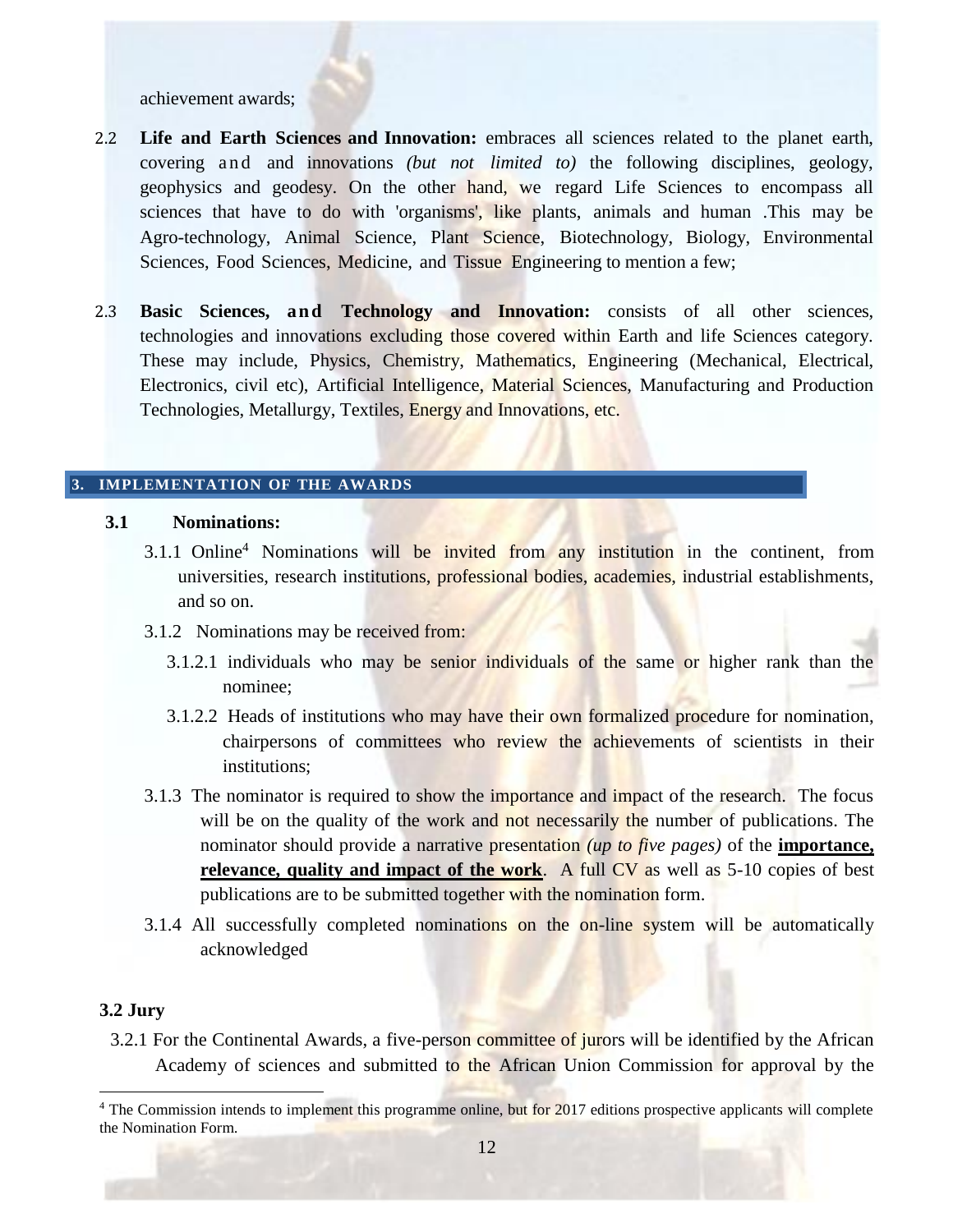Chairperson of the AU. 3.2.2 The technical expertise of the jurors shall be such that there is reasonable diversity of expertise and experience to review the nominations across the spectrum of the scientific sectors;

- 3.2.3 The Jury composition shall have good regional and gender representation with no particular gender dominating beyond 70%;
- 3.2.4 Jurors shall serve for a term of two years.

# **3.3 Adjudication process**:

- 3.3.1:All successfully completed nominations will be acknowledged. Further technical review of nominations may be performed and any nominations that fail such review will be rejected and nominators notified immediately. All such cases will be meticulously documented and reported at the first meeting of the jury. Only those nominations that are received within the given deadline will be considered.
- 3.3.2 There shall be at least five nominated and eligible shortlisted candidates for each sector and category of Awards after the review. If there are less than five nominations for each sector and category, the Award may be deferred for the following year with notification to the nominators.
- 3.3.3 The full nomination packages of candidates will be circulated to the members of the jury by the chair with instructions to perform a preliminary review and to rank each candidate in each of the two categories. The chair will also set the deadline for the jurors to submit their reviews;
- 3.3.4The Chair will review the individual reports from the members of the jury and prepare a shortlist of the top 5 candidates for each category. The shortlisted candidates will be shared among members in order to reach consensus on the drawn list.
- 3.3.5 The Chair will also review the shortlisted candidates and will receive evaluation reports from suggested referees from the nomination forms as well as from new referees which may be recommended by the jurors.
- 3.3.6 A Physical meeting of the jurors will be held only after all required evaluations have been received by the chair of the jury. The Chair will also assign each juror to report on the evaluations received. Each juror will be required to submit his/her ranking on each of the shortlisted candidates;
- 3.3.7 The jurors will hear the reports and discuss their rankings so as to determine the top three candidates for each category of Award;
- 3.3.8 The jurors will submit a report of their findings and recommendations to the African Union Commission;
- 3.3.9 All juridical processes will be conducted confidentially and each jury member shall sign conflict of interest and confidentiality declarations;

# **3.4 Timing and Schedule of activities**

3.4.1 The call for nomination will be announced on the 9<sup>th</sup> September at the end of each edition;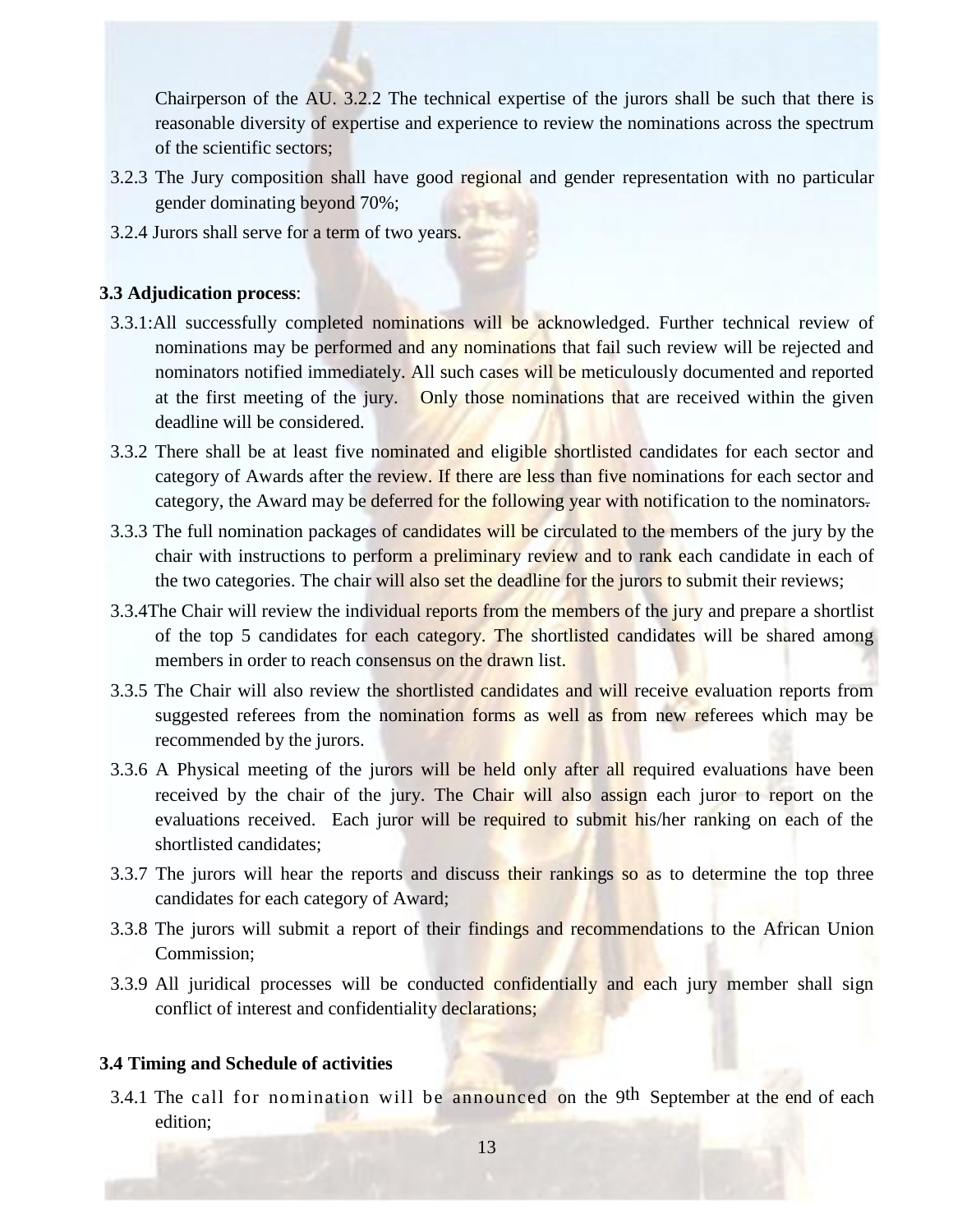- 3.4.2 The deadline [for](#page-5-0) receipt of applications for 2017 Continental Award will be  $10<sup>th</sup>$ November 2017, but *the Commission reserves the right to extend the deadline to ensure success of the programme;*
- *3.*4*.3* The Award conferment ceremony shall take place at an Ordinary Session of the Assembly of Heads of State and Government of the African Union held the year following the launch of the process;
- <span id="page-5-0"></span>3.4.4 Award winners are expected to participate in Africa's science, technology and innovation efforts following the conferment of the award;
- 3.4.5The award funds may be disbursed by bank transfer or bank draft or cheque payable to the recipient after the award ceremony has been held;

# **4. ELIGIBILITY**

- 4.1 To be eligible for the African Union Scientific Awards nominees shall be African scientists who have made remarkable achievements, demonstrated by number and quality of their publications, number of trained research graduate students, applicability of the scientific work to Africa's challenges, and its patentability. The award is intended to recognize those who demonstrate excellence in research of relevance to the developmental needs of the continent.
- 4.2 Only nationals of the African Union (AU) Member States are eligible to participate in these Awards;
- 4.3 Nominees shall be Africans residing in any of the AU member states and can be nominated only for achievements based on work conducted in an African country.
- 4.4 APPLICATION for the CONTINENTAL PRIZE: Applicants should have nominees with a PhD degree, if the nominee is an Academic in a university must at least have a rank of Associate Professor. There is no age limit for this award. The nominee should meet at least four of the following:
	- 4.4.1 Must have published in journals (at least 20 articles with impact factor greater than 1.0)
	- 4.4.2 Must appear as senior/corresponding author in at least 15 of the 25 articles
	- 4.4.3 Must have a minimum H-index of 25
	- 4.4.4 Must have at least two international or four national patents registered
	- 4.4.5 Must have supervised or co-supervised at least 10 PhD students
	- 4.4.6 Must have won an international grant as a principal investigator
	- 4.4.7 Must have written a review article in his/her field of specialization
- Note: the above criteria are oriented to academics in a teaching or research institution. However, individuals or groups from non-academic establishments, such as industry, technical and vocational institutions where a patent or other trade secret may have been the basis for developing a product or service that has clearly made impact on society or have contributed in a significant way to objectives 1.3 and 1.4 may be nominated even though many of the criteria above have not been fulfilled.